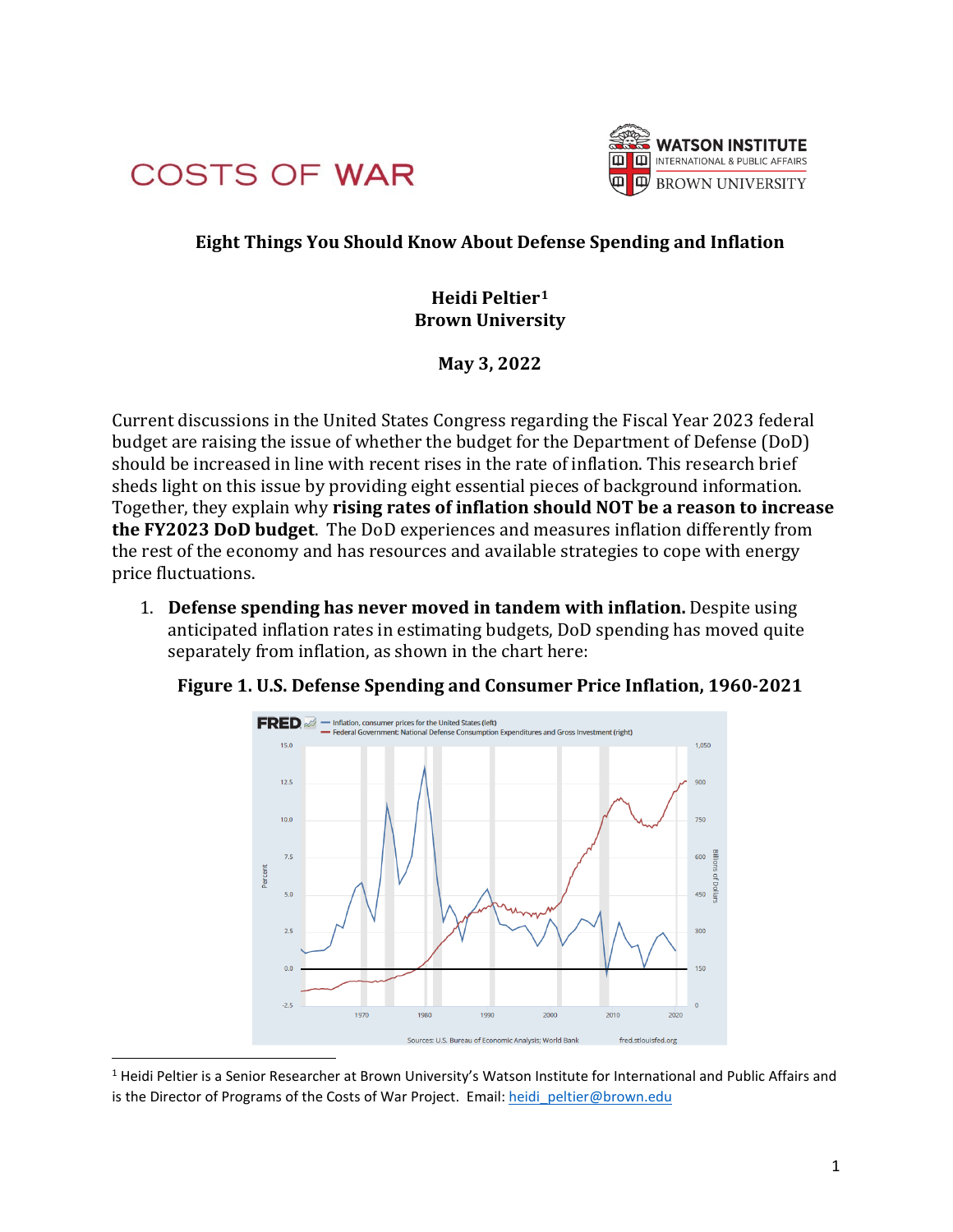Over the past 60 years, defense spending (in red) grew significantly during the Cold War era, as well as post-9/11, including in the decade following the 9/11 attacks and in the spending surge starting in 2014. Large spikes and falls in inflation over the same periods had little to no correlation with the level of defense spending.

- 2. **The current defense budget request already factors in inflation.** Department of Defense (DoD) budgets have always incorporated expected inflation rates in their projections and requests, as per the White House's Office of Management and Budget (OMB) Circular A-11 guidance.<sup>2</sup> Based on testimony at a recent Armed Services committee hearing, the DoD used a GDP deflator of 4 percent for its projected budget FY2023-2027.3 At this same hearing, Defense Secretary Lloyd Austin testified that the current defense budget is sufficient for operational needs.
- 3. **The Department of Defense does not measure or experience inflation in the same way as the broader economy.** The current level of economy-wide inflation, which includes all types of consumer purchases, including food and fuel, is not necessarily the most appropriate rate of inflation to use for DoD. The inflation statistics most Americans read about in the news are based on the CPI (Consumer Price Index), which measures the change in prices of a typical assortment of goods that consumers buy. A broader measure of a change in prices is the GDP deflator, which measures the change in prices of all goods and services in the economy from one year to the next. GDP deflators are calculated both for the overall economy as well as for specific industries and sectors. The DoD uses the GDP deflators, rather than the CPI, when incorporating inflation into their budget estimates.
- 4. **Inflation does not impact each portion of the defense budget equally.** An economy-wide inflation rate, such as the CPI or a single GDP deflator, does not accurately capture how prices change for Defense-specific purchases. Because of this, the DoD has historically used a weighted average level of inflation for its estimates. Price indexes are based on five categories of military expenditures:
	- a. Military pay
	- b. Civilian pay
	- c. Fuel
	- d. Medical expenses

<sup>&</sup>lt;sup>2</sup> For more see: Horowitz, Stanley et al. (February, 2013) "The Use of Inflation Indexes in the Department of Defense (Journal Version)." *Institute for Defense Analysis*. https://www.ida.org/-

<sup>/</sup>media/feature/publications/i/id/ida-nsd4807-the-use-of-inflation-indexes-in-the-department-of-defense-journalversion/ida-document-ns-d-4807.ashx

<sup>3</sup> Comptroller Michael McCord's testimony before the U.S. Senate (2022, April 7) https://www.armedservices.senate.gov/imo/media/doc/22-26\_04-07-2022.pdf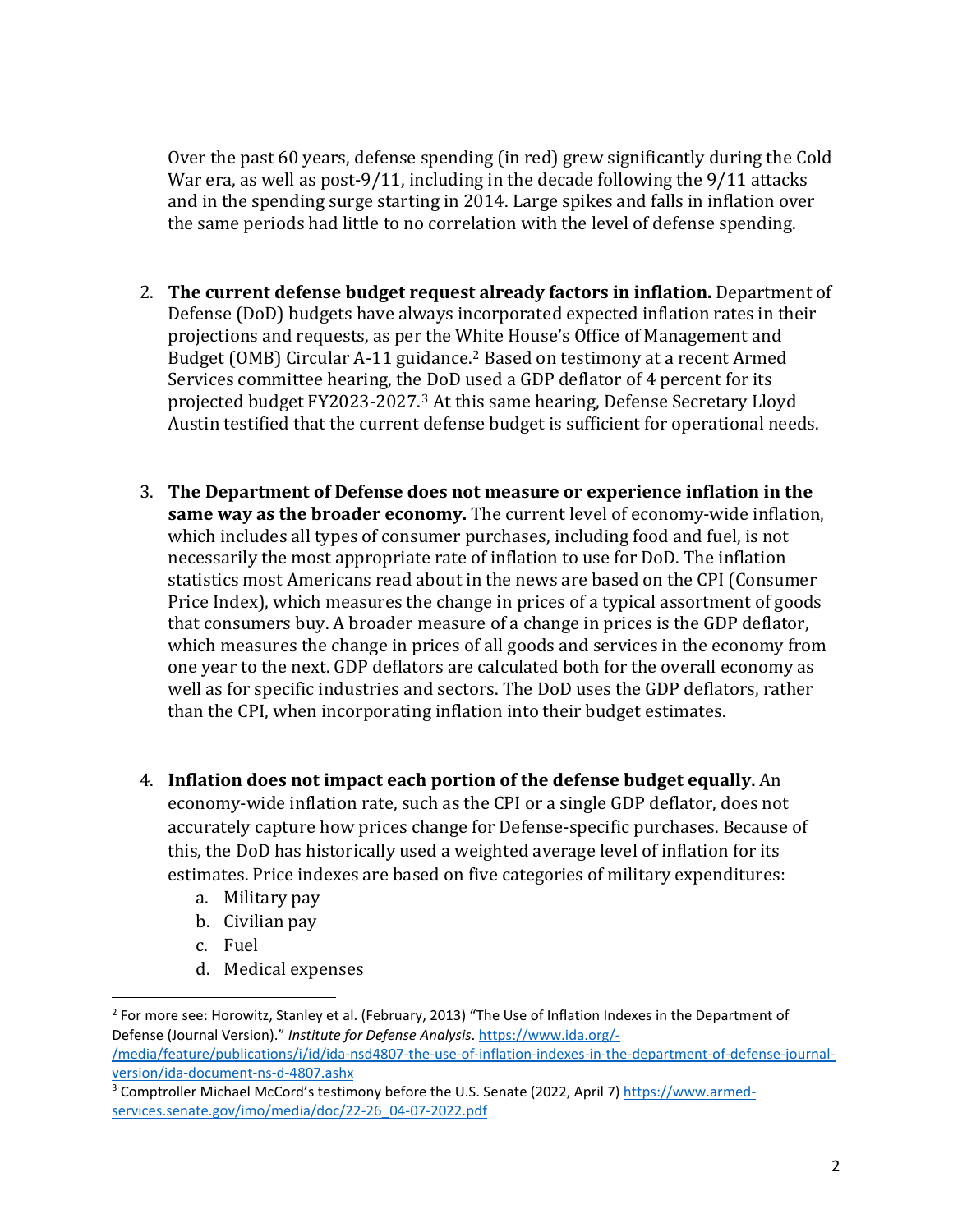e. Other purchases

Based on guidance provided by the OMB, the DoD Comptroller uses a weightedaverage price index, with weights based on appropriations to these five spending categories.4 The rates of inflation for the pay and medical expenses categories are based on employment and medical cost indexes calculated by Bureau of Labor Statistics (BLS). The rate of inflation for the fuel category is based on oil prices as calculated by the Energy Information Administration (EIA). The "Other purchases" category applies the economy-wide GDP deflator for all purchases that do not fall in these other categories.<sup>5</sup>

- 5. **Volatile energy costs do not affect the entire defense budget and can be managed by decreasing operations or abandoning outdated platforms.** While DoD Secretary Austin believes that DoD budgets are currently sufficient for operational needs, DoD Comptroller Michael McCord recently expressed worry that energy prices will remain high and that the DoD budget under-estimated the rise in energy prices.<sup>6</sup> If energy prices do indeed remain high, a few relevant points:
	- a. In the past three years, the DoD spent \$8 \$11 billion per year on petroleum and aerospace energy (\$8.15 billion in FY2021).7 This is the DoD budget line that could potentially rise with the recent increase in energy prices. Any potential upward adjustments to the DoD's budget should therefore be a percentage of this figure, rather than a percentage of the DoD's entire budget.
	- b. Energy cost increases can be met with a reduction in energy use, rather than increased spending, which will also answer the need to reduce greenhouse gas emissions and the DoD contribution to climate change. Seventy percent of the DoD's energy use is from operations (the other 30% is from installations), so scaling back unnecessary operations would be one way to

<sup>4</sup> For more see: Horowitz, Stanley et al. (2013, February) "The Use of Inflation Indexes in the Department of Defense (Journal Version." *Institute for Defense Analyses*. Section C-3. https://www.ida.org/- /media/feature/publications/i/id/ida-nsd4807-the-use-of-inflation-indexes-in-the-department-of-defense-journalversion/ida-document-ns-d-4807.ashx

<sup>5</sup> This is also reflected in the Department of Defense's FY2022 'Green Book': "DoD uses inflation rates provided by OMB as a baseline. OMB bases their rates on Gross Domestic Product (GDP) composite rates. DoD includes military and civilian pay raise rates, fuel rates, and medical factors in its composite rates. In addition, outlay rates for each appropriation account are factored into the final DoD inflation rates." *National Defense Budget Estimates for FY 2022.* https://comptroller.defense.gov/Portals/45/Documents/defbudget/FY2022/FY22\_Green\_Book.pdf P.3.

<sup>6</sup> See: Comptroller Michael McCord's testimony before the U.S. Senate (2022, April 7) https://www.armedservices.senate.gov/imo/media/doc/22-26\_04-07-2022.pdf

<sup>7</sup> The Defense Logistics Agency (DLA) manages all fuel purchases for the DoD. This statistic is from their 2021 Energy Fact Book,

https://www.dla.mil/Portals/104/Documents/Energy/Publications/DLAEnergyFactBook2021\_2.pdf?ver=NJ0NwnrA lbjZSxxhrPjnHA%3d%3d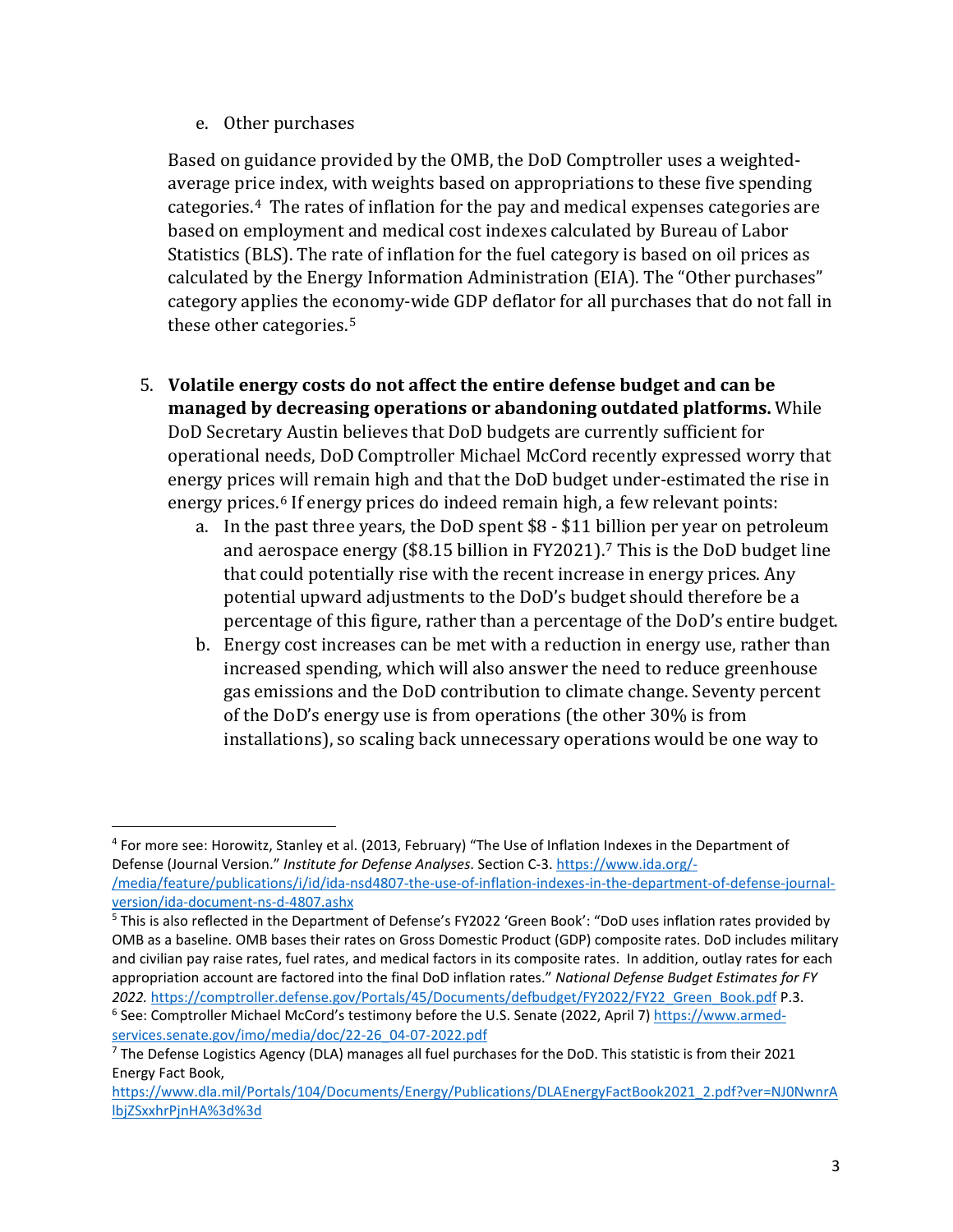reduce energy costs.8 Energy use could also be reduced as outdated platforms are off-ramped (as suggested in the same committee hearing).

- c. The DoD is the world's largest institutional consumer of petroleum and the world's largest institutional emitter of greenhouse gases.<sup>9</sup> Climate change itself can increase inflation, partly through its effects on food supply and energy use.10 The DoD can reduce inflationary pressures by reducing its fuel use and emissions.
- d. Energy prices fluctuate wildly, and high prices now do not imply that these high prices will remain throughout FY2023. More on this in the points below.
- 6. **Energy prices are sure to keep fluctuating and need not be the basis of a defense budget increase.** The Bureau of Economic Analysis provides National Defense price indexes for the last 50 years. Figure 2, below, shows a selection of these indexes, including overall spending ("expenditures and gross investment"), employee compensation, consumption of durable goods (e.g. aircraft, weapons, electronics, etc. purchased by the DoD), and petroleum. Plotting these 50 years of price indexes, we see that almost all the indexes have gradually increased over time, with the exception of petroleum, which fluctuates wildly. Arguably, then, the DoD and other government agencies should not try to precisely pin their budget estimates to energy prices at any one point in time. In some years there will be savings as energy prices decrease, and in other years (such as Spring 2022), energy prices will be higher than expected. But historically there is no evidence that energy prices would remain at today's levels.

Furthermore, the Defense Logistics Agency (DLA), which buys and stockpiles fuel for DoD uses, has both financial and fuel reserves that it can use in years with

https://watson.brown.edu/costsofwar/files/cow/imce/papers/Pentagon%20Fuel%20Use%2C%20Climate%20Chan

<sup>8</sup> For more see: Crawford, Neta. (2019, November 13) "Pentagon Fuel Use, Climate Change, and the Costs of War", *Costs of War Project.*

<sup>&</sup>lt;sup>9</sup> Crawford, Neta. (2019, November 13) "Pentagon Fuel Use, Climate Change, and the Costs of War", Costs of War Project.

https://watson.brown.edu/costsofwar/files/cow/imce/papers/Pentagon%20Fuel%20Use%2C%20Climate%20Chan

<sup>&</sup>lt;sup>10</sup> For more on this, see: Tappe, Anneken. (2022, February 1) "Here's another thing keeping prices high: Climate change", *CNN Business.* https://www.cnn.com/2022/02/01/economy/climate-change-inflation-food-energyprices/index.html; Worland, Justin. (2022, February 3) "If the U.S. Wants to Fully Tackle Inflation, It Needs to Tackle Climate Change", *TIME*. https://time.com/6144788/climate-change-inflation-link/; Masters, Jeff. (2021, December 6) "Extreme weather and pandemic help drive global food prices to 46-year high", *YALE Climate Connections.*  https://yaleclimateconnections.org/2021/12/extreme-weather-and-pandemic-help-drive-global-food-prices-to-46 year-high/;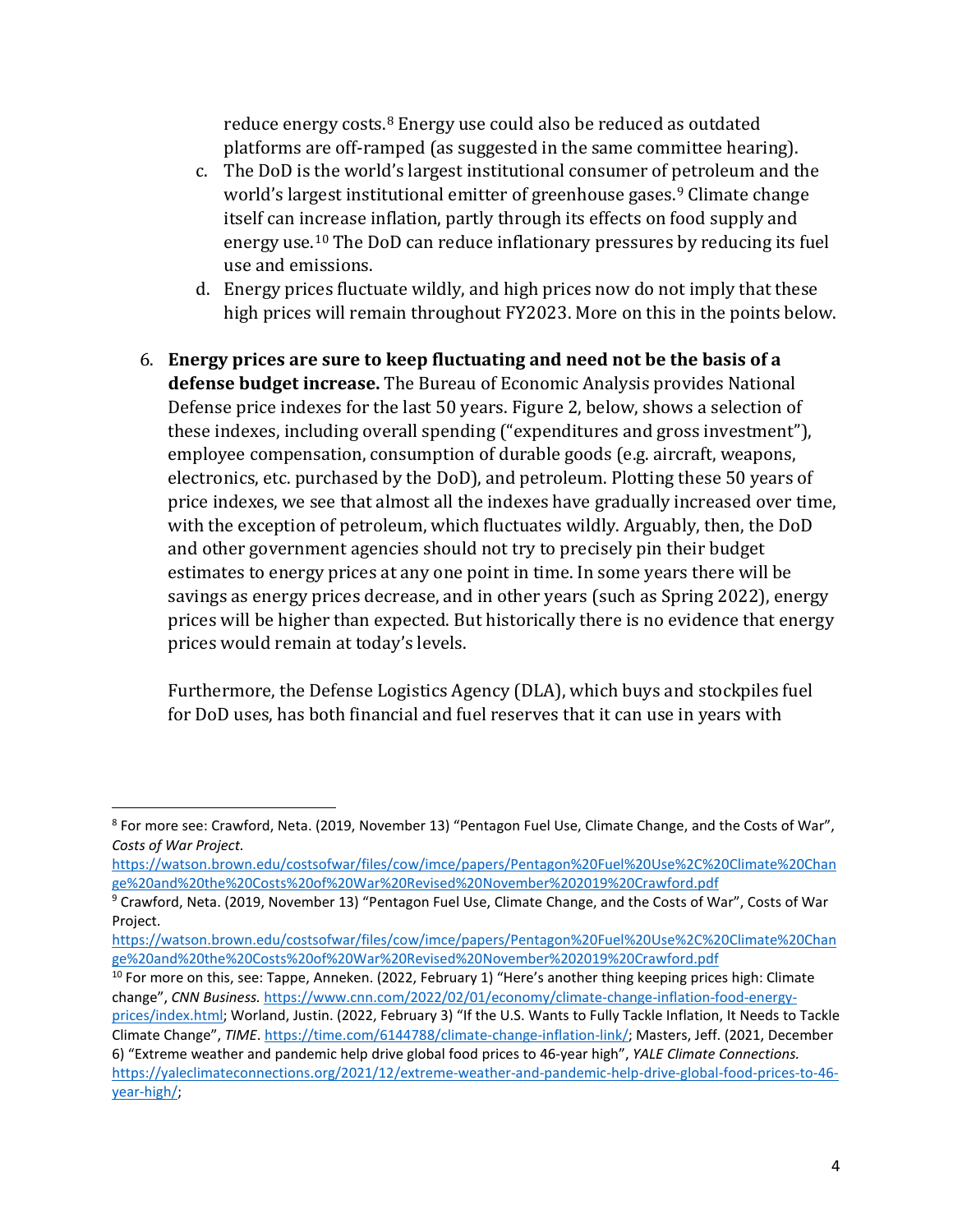energy price spikes, so that DoD budgets don't have to rise in accordance with shortterm fluctuations.<sup>11</sup>



**Figure 2. Inflation Rates for Defense Purchases, 1972-2021 (Index Numbers, 2012=100)**

*Source 1: Chart by author, based on data from U.S. Bureau of Economic Analysis, Table 3.11.4, "Price Indexes for National Defense Consumption Expenditures and Gross Investment by Type," March 30, 2022*

7. **Building inflation expectations into the defense budget means preparing for long-term outcomes, not basing the entire budget on what is happening currently.** Just one month ago, in testimony from March 28, 2022, only 10 days prior to the testimony mentioned above in point #5, Comptroller McCord acknowledged that DoD included increases in inflation in each of the next five years

<sup>&</sup>lt;sup>11</sup> The Defense Logistics Agency (DLA) manages all fuel purchases for the DoD. This statistic is from their 2021 Energy Fact Book,

https://www.dla.mil/Portals/104/Documents/Energy/Publications/DLAEnergyFactBook2021\_2.pdf?ver=NJ0NwnrA lbjZSxxhrPjnHA%3d%3d